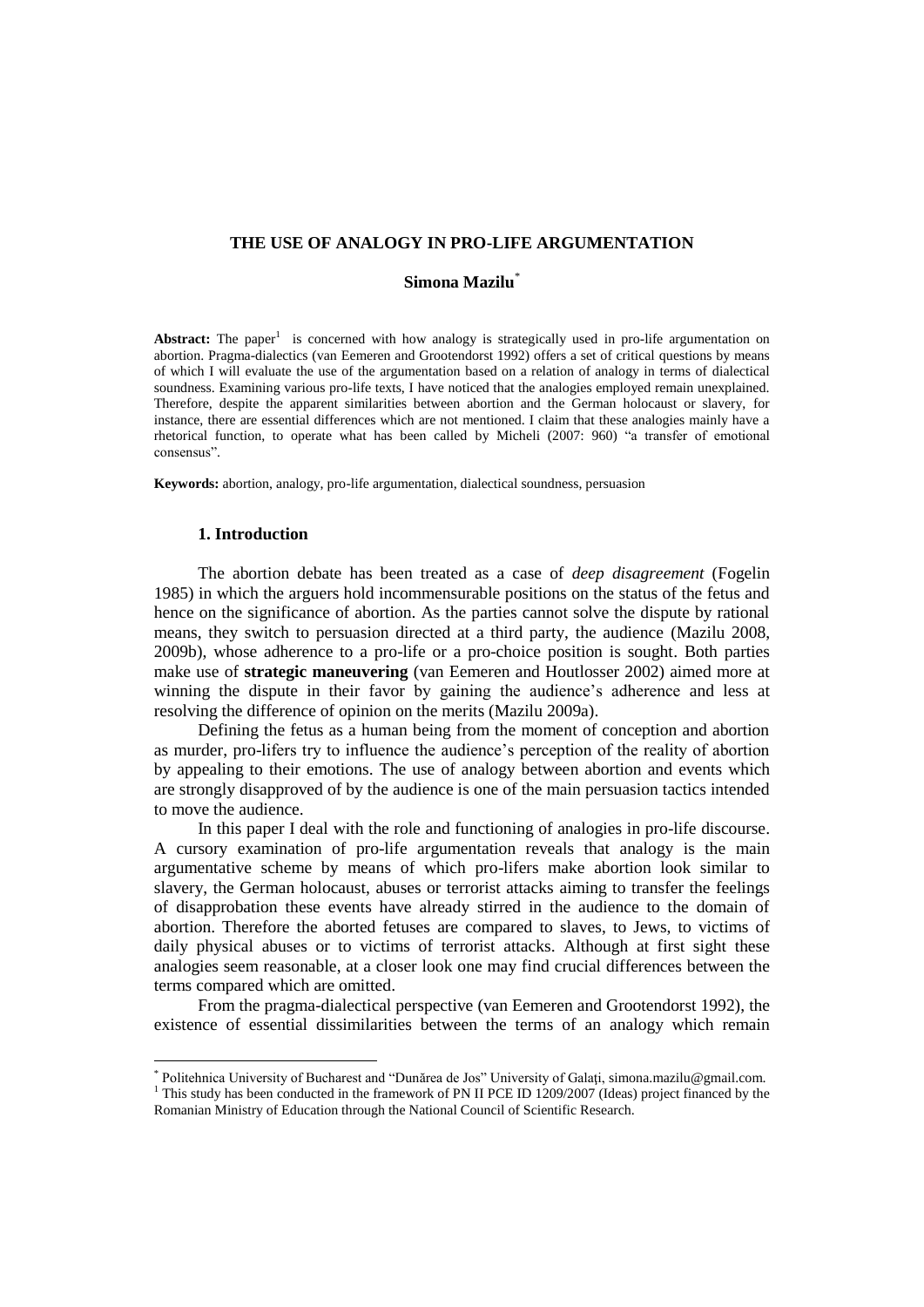122 Simona Mazilu

unmentioned proves that the respective analogy is fallacious. By applying the pragmadialectical critical test which enables one to identify the flaws in the use of an analogy, I intend to evaluate the analogies in pro-life argumentation in terms of dialectical soundness focusing on the dissimilarities between the terms compared. I hold that these analogies function as rhetorical tools that can influence an audience by transferring their feelings of disapprobation from one domain to another.

The paper is structured as follows: section 2 roughly sketches some theoretical aspects related to analogy and section 3 is devoted to the analysis and evaluation of analogies in some pro-life argumentative texts.

## **2. Theoretical framework**

According to Perelman and Olbrechts-Tyteca (1969), analogy is a resemblance of structures of the type A is to B as C is to D. A and B together, the terms to which the conclusion relates are called the **theme**; C and D together, the terms that support the argument are called the **phoros**. The phoros is better known than the theme of which it should clarify the structure or establish the value. It is important that the theme and the phoros belong to different spheres in order to have a genuine relation of analogy. Otherwise, if the theme and phoros belong to the same domain, we talk about argument by example or illustration (Perelman and Olbrechts-Tyteca 1969: 372-373).

From a rhetorical perspective, analogies are considered vulnerable "when they concentrate on irrelevant, inconsequential similarities between two situations and overlook pertinent, significant dissimilarities. [...] an analogy never proves anything; at best, it persuades someone on the grounds of probability. It is the degree of probability that will be susceptible to challenge" (Corbett 1971: 90).

From the pragma-dialectical perspective, in argumentation based on a relation of analogy "the acceptability of the premises is transferred to the conclusion by making it understood that there is a relation of analogy between what is stated in the argument and what is stated in the standpoint" (van Eemeren and Grootendorst 1992: 97)<sup>2</sup>. A relation of analogy may be expressed as " 'X is comparable to Y', 'X corresponds to Y' and 'X is just like Y' " (van Eemeren and Grootendorst 1992: 99). Pragma-dialectics proposes a set of critical questions which enable the analyst to test the soundness of the use of the argumentation based on a relation of analogy: "Is the situation to which the present case is compared indeed correctly described? Does it really resemble the present case? Or are

<sup>&</sup>lt;sup>2</sup> Pragma-dialectics makes a distinction between three different types of argumentation each characterized by a category of argumentative scheme (conventionalized ways of expressing the relation between what is stated in the argument and what is stated in the standpoint): symptomatic argumentation, argumentation from analogy and causal argumentation. Symptomatic argumentation relies on an argumentation scheme which expresses a relation of concomitance between what is stated in the argument and what is stated in the standpoint. The standardized expressions indicating a relation of concomitance are: "X is characteristic of Y" "X is typical of Y" or X's are essentially Y". Causal argumentation is based on an argumentative scheme which expresses a relation of causality between the argument and the standpoint. The indicators of a relation of causality are: "X leads to Y", "X is a means of getting Y" or Y results from X" (van Eemeren and Grootendorst 1992: 96-99).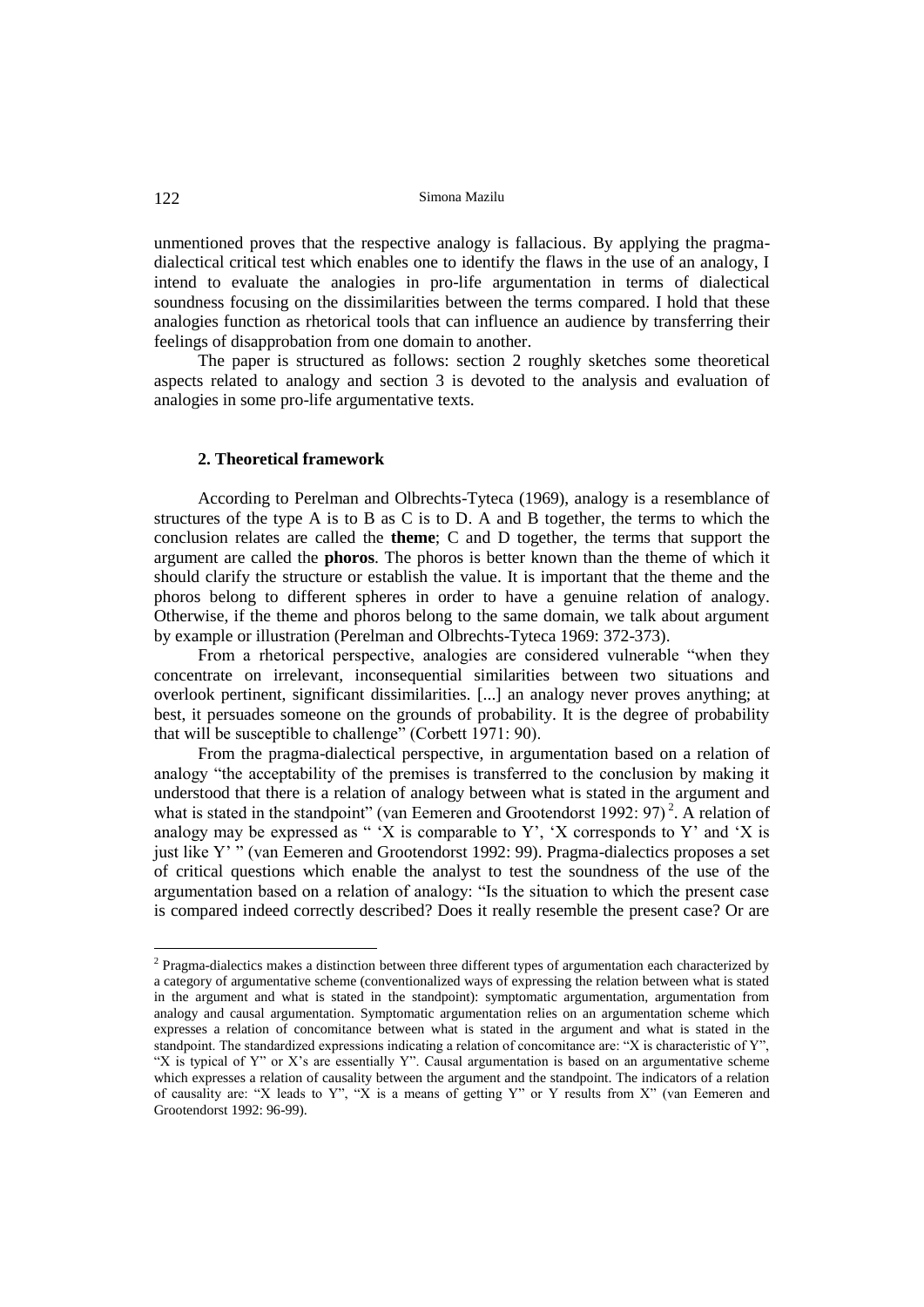there crucial differences between them?" (van Eemeren and Grootendorst 1992: 102). If the critical questions can be adequately answered, then the argument from analogy has been properly used. The argument from analogy is incorrectly used and represents a **fallacy of false analogy** if the comparison is defective. In this case rule 7 (the argument scheme rule) for a critical discussion has been violated*: "A party may not regard a standpoint as conclusively defended if the defense does not take place by means of an appropriate argumentation scheme that is correctly applied"* (van Eemeren and Grootendorst 1992: 159) [emphasis in the original].

As far as the emotional potential of analogy is concerned, Plantin (2004) claims that, when speakers argue emotions and verbally construct a situation, they underline the latter's similarities with other situations which are known to be emotionally relevant within a particular culture. An event "provokes emotions if it can be linked with domains that are socially or personally connected with emotions" (p. 271).

In line with these authors, I hold that in actual argumentation very few instances of analogy pass the pragma-dialectical critical test. However, despite their vulnerability which arises from a fallacious use, analogies are exploited for their great rhetorical potential to easily persuade an audience by creating parallels between old and new situations or events.

# **3. Analogies in pro-life argumentation**

In this section I will analyze and critically test the use of analogy in various instances of pro-life argumentation. Generally, pro-lifers found their argumentation against abortion on the premise that the fetus is incontestably a human being from the moment of conception and therefore abortion is viewed as murder. On the basis of this premise the analogies between abortion and other events which have caused the loss of human lives such as slavery, the German holocaust, terrorist attacks or other violent acts seem legitimate.

Nevertheless, the pro-choice opponents hold that this very premise which is in fact the bone of contention in the abortion dispute needs to be proved. Thus, from a prochoice perspective, these analogies are unfounded unless the premise that the fetus is a human being is taken for granted. Neither adopting a pro-life nor a pro-choice stance I will try to identify the flaws in the pro-life analogies focusing on the dissimilarities between abortion and the events to which it is compared.

In the first excerpt to be analyzed the official position of the Catholic Church on the issue of abortion is put forward.

(1) Among all the crimes which can be committed against life, procured abortion has characteristics making it particularly serious and deplorable. The Second Vatican Council defines abortion, together with infanticide, as an "unspeakable crime" (John Paul II 1995)

The protagonist, John Paul II, strategically combines two argumentative schemes to defend his standpoint that abortion is a crime: one based on a symptomatic relationship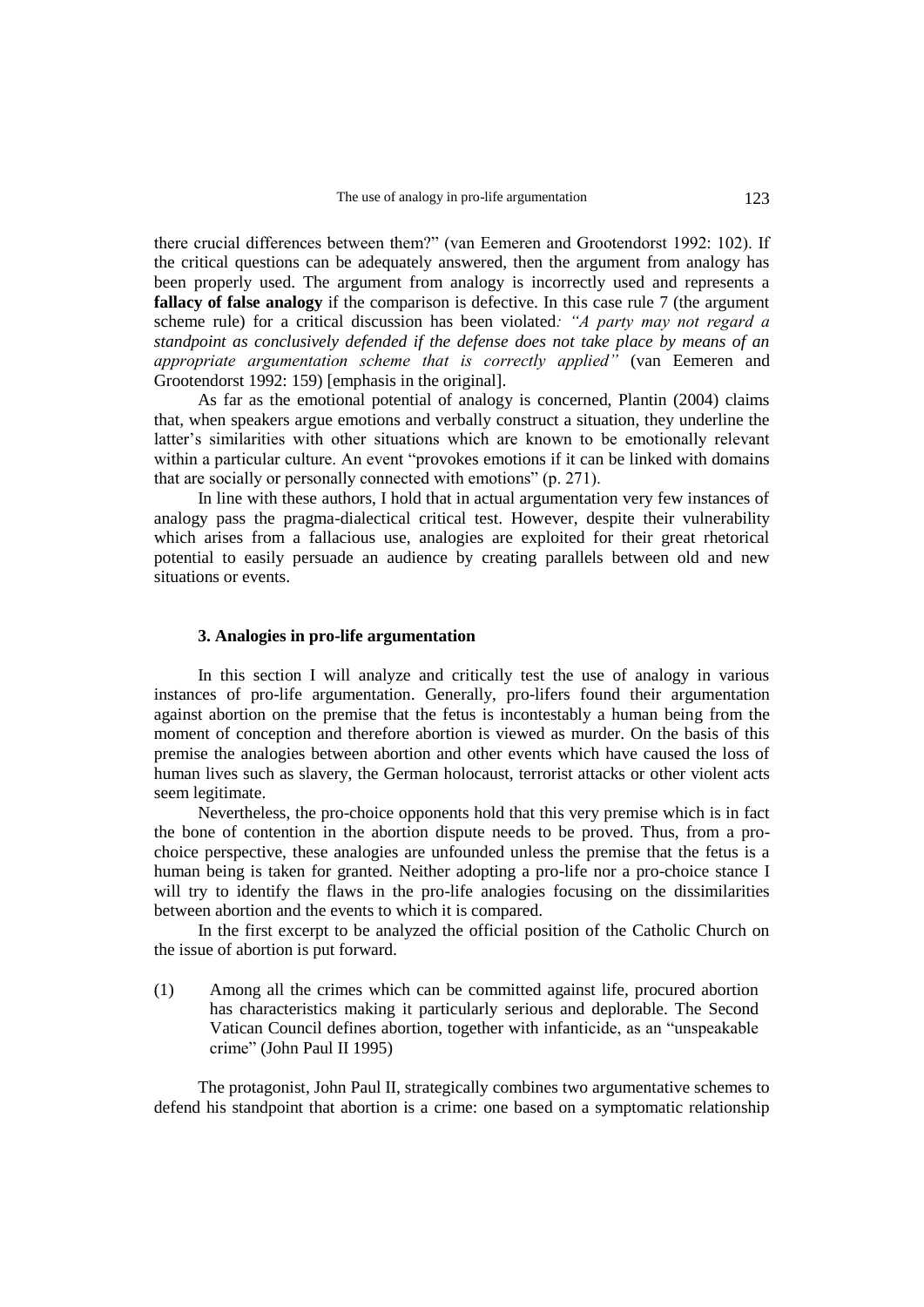and the other one based on a relationship of analogy. By means of the first argumentative scheme, the pro-life arguer states that abortion has the characteristics of a crime committed against life being qualified as "particularly serious and deplorable". By means of the second argumentative scheme, abortion and infanticide are put on a par being defined as "unspeakable" crimes. Interestingly, the analogy between the two notions is not explicitly introduced by a recognizable indicator of the type "Abortion is **like**  infanticide" or "Abortion is **similar** to infanticide". The expression "together with" is intended to have a much stronger impact on the audience as it makes the resemblance between abortion and infanticide be taken as an indisputable fact.

Reconstructing the terms of the analogy, one can identify the following relationship: "Infanticide is the killing of a baby / child and it is an unspeakable crime. Abortion is like infanticide because it kills babies, which makes of it an unspeakable crime, too". By this analogy the aborted fetus and the child that is murdered are made to look similar. In Perelman and Olbrechts-Tyteca's (1969) terms, the term "infanticide" is the phoros (what is better known) while the term "abortion" is the theme (whose value should be established having the phoros as a point of reference).

In order to test the dialectical soundness of the analogy between abortion and infanticide, the following pragma-dialectical critical questions can be asked: "Does abortion really resemble infanticide? Or are there crucial differences between them?" To my mind, one essential difference between the terms of this analogy resides in the status of the entity eliminated by abortion / by infanticide. Is an embryo / a fetus in the first trimester of pregnancy (0-12 weeks when abortion is legally permissible) similar to a born child in point of moral status? From the pro-life perspective, both an embryo / a fetus and a born child should be viewed as persons. However, appealing to facts of legal usage, personhood has been considered an attribute of born human beings and not of the unborn. This distinction explains why infanticide has been legally punished as murder while abortion is legally permissible within the first trimester of pregnancy. Therefore we may say that there is a significant difference between an embryo / a fetus and a child, which makes the analogy between abortion and infanticide to be an untenable one. As the pragma-dialectical critical questions cannot be adequately answered, the argument from analogy has been inappropriately used so it may be evaluated as dialectically unsound (rule 7 for a critical discussion has been violated).

However, from a rhetorical point of view, the analogy between abortion and infanticide may have the intended effect of transferring the audience's negative feelings towards infanticide to the issue of abortion on the grounds that the entity eliminated by abortion may be a child.

The second text I am going to discuss is an excerpt from an open letter written as a reaction to a women magazine article on abortion which is called a "necessary evil" and on family planning viewed as a "great gain of humanity".

(2) The savage violence directed against children and against other vulnerable creatures, the violence that we witness every evening on TV, is the same violence directed against unborn children. The abuse of the already born children will continue as long as the violence against children in their mothers' wombs is tolerated, even, legalized or considered a necessary evil, etc. The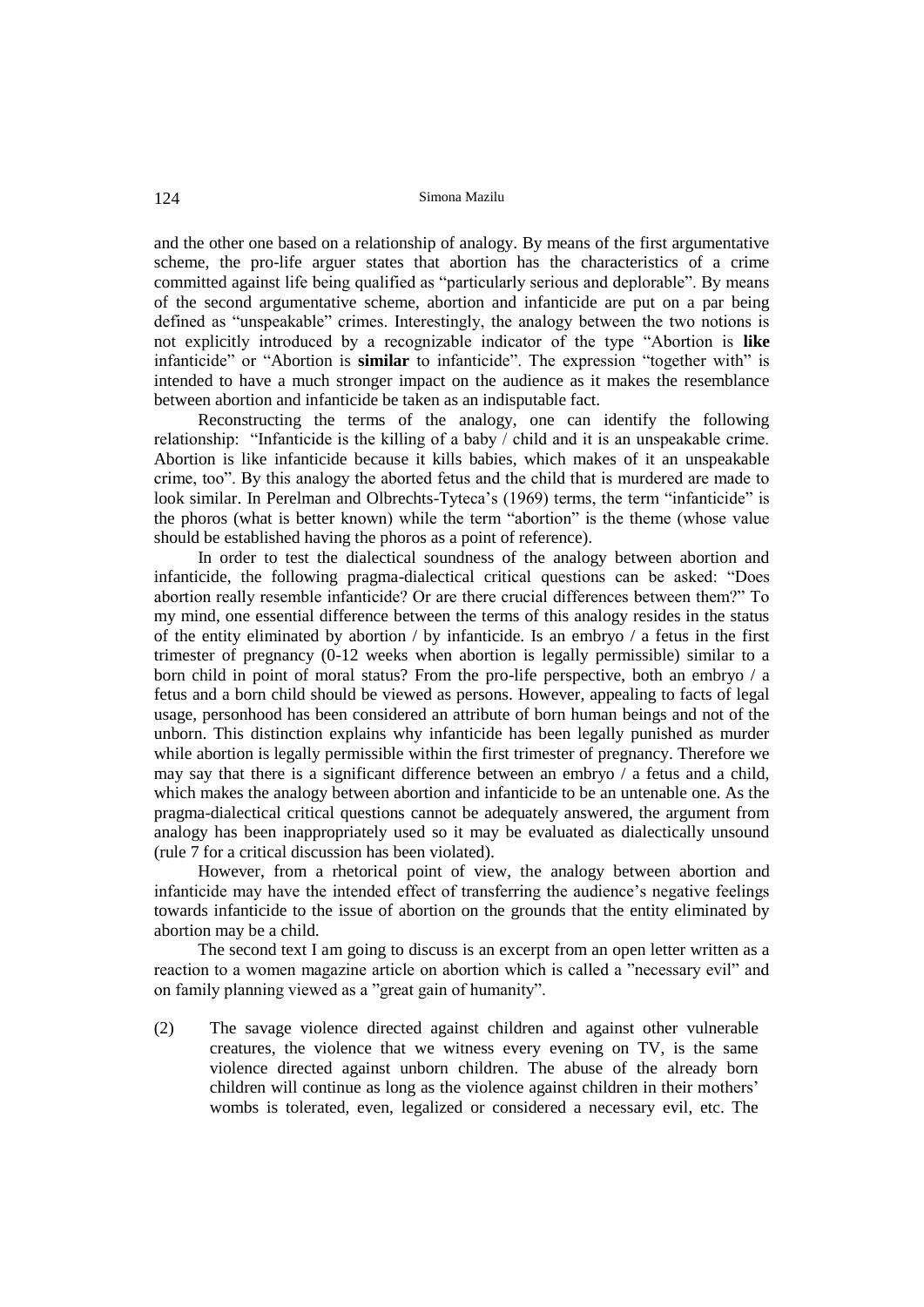abuse of women will continue at least as long as there are forms of extreme violence, such as the abuse of the unborn children (Iftimie n.d.). [my translation]

The pro-life protagonist in this case uses a combination of argumentation based on a relation of analogy and argumentation based on a cause-effect relation to support the standpoint that abortion is morally impermissible. By means of the first type of argumentation, which is explicitly signaled by the presence of the analogy indicator "same", abortion is made similar to other acts of violence whose victims are defenseless creatures. The term "fetus" is strategically replaced by the term "unborn child" in order to show that there is no difference in point of moral status between an unborn and a born child. By means of cause and effect argumentation, abortion or, as the pro-life arguer calls it, "the abuse of the unborn children" is viewed as the primary cause of other forms of abuse or of violence that affect the whole society and to which people have become immune.

The dialectical soundness of the use of the two argumentative schemes employed by the pro-life arguer may be tested by asking the following questions: "Is the violence towards children or women similar to the violence directed against fetuses when an abortion is committed? Or are there significant differences between the situations compared?" (for the argumentation based on a relation of analogy); "Is really the practice of abortion conducive to other forms of violence? Or are there other causes which may be responsible for these effects?" (for the argumentation based on a cause-effect relation).

Concerning the analogy between abortion and other forms of violence, the main difference between the two terms resides in the "object" of aggression. As stated before, there is a significant difference between an embryo / a fetus and a born human being in point of personhood and hence of rights, which makes "the aggression" towards an embryo / a fetus differ from an act of violence directed against a born human being. Therefore I consider that the pro-life protagonist uses the argument from analogy incorrectly thus committing the fallacy of false analogy by violating rule 7 for a critical discussion.

As regards the causal relationship between abortion and other forms of violence, the major problem that I have identified is that it is not clear how the practice of abortion determines other abuses. Abuses of children or women occur regardless of whether abortion is legalized or not. There are other causes such as poor education, poverty or the lack of protective institutions which may influence the existence of these abuses. In my view, the pro-life arguer's speculation on the negative consequences of abortion has been exaggerated resulting in a slippery slope fallacy<sup>3</sup>.

Despite their dialectical unsoundness, rhetorically, both the argument from analogy and the argument from consequence employed by the pro-life protagonist may facilitate the transfer of the audience's negative attitude towards acts of violence to the practice and the predicted consequences of abortion.

 $\overline{a}$ 

<sup>&</sup>lt;sup>3</sup> The slippery slope fallacy is an abuse of the argument from consequence (cause-effect argumentative scheme) in which "the speculation on unsubstantiated negative consequences is carried to an extreme" (van Eemeren and Grootendorst 1992: 164).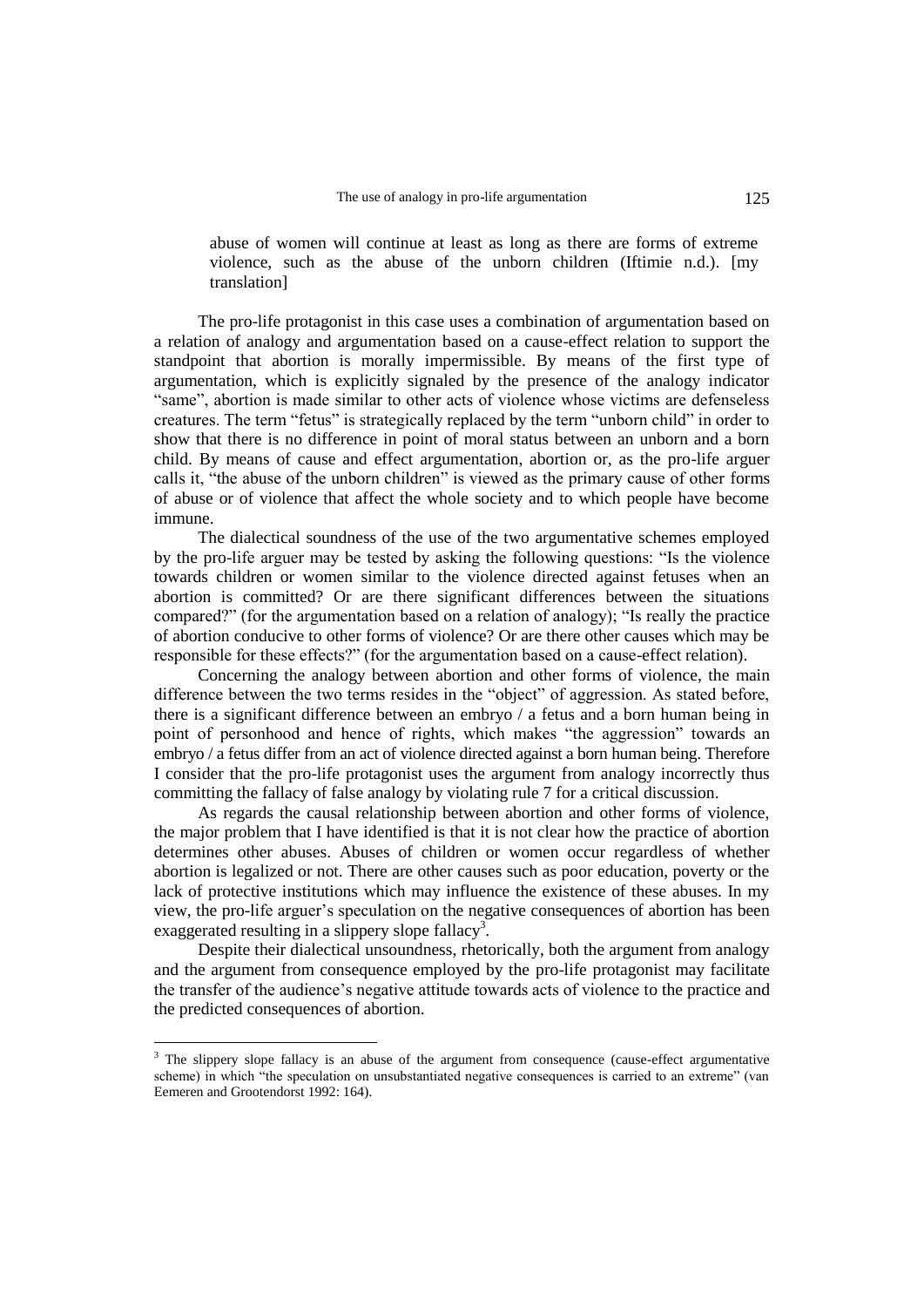### 126 Simona Mazilu

In the third instance of pro-life argumentation that I will discuss, the protagonist makes the reality of abortion present to the audience's mind by recreating a war scenario in which a huge number of innocent children are killed and no one is held responsible for their death.

(3) In this unseen and cruel war against life, millions of children have already paid with their life and everyday hundreds or thousands of them are exterminated. What is even more serious is that all of us are aggressors: from the woman who aborts or uses abortive pills, the doctor who breaks his oath, to the last citizen who has a right to vote and who has the power to do something but who prefers ignorance or arrogance towards this pitiless massacre of those who cannot scream (Anon. n.d.). [my translation]

The analogy between abortion and war is meant to make the audience aware of the proportions of the abortion phenomenon in point of the number of victims affected as well as of the agents that are involved in it. There are millions of victims and the category of war criminals includes women that abort or take abortive pills, doctors who perform abortions and finally ordinary citizens who do not take attitude against abortion.

The pro-life arguer founds his analogy on the assumption that what is eliminated by abortion no matter when it occurs is a human being. If it is taken for granted, this assumption makes the analogy between abortion and war seem legitimate before a prolife audience. Reconstructing the terms of the analogy, the following connections may be found: "War kills human beings. Abortion is similar to war because it kills children who are unborn human beings. The aborted children are like war victims".

The pragma-dialectical questions that can be asked to test the dialectical soundness of the analogy between abortion and war are: "Are abortion and war alike? Are the aborted fetuses similar to the victims of a war? Are the agents involved in an abortion similar to those responsible for a war?" The critical evaluation of this analogy sheds light on some crucial dissimilarities between the events compared which reside in the victims affected by the two events, the agents responsible for the two events and the contexts in which the two events occur. First of all, as previously shown, an embryo / a fetus in the first trimester of pregnancy significantly differs from a born human being in point of personhood and rights. Secondly, aborting mothers, doctors or citizens who do not vote against abortion have nothing in common with war criminals. Thirdly, the context that determines a mother (who is the main agent that is responsible for an abortion) to choose abortion does not resemble the context which determines a war criminal to kill people. The existence of these essential differences between the events compared prove that the pro-life arguer uses the argument from analogy inappropriately, thus committing the fallacy of false analogy by violating the argument scheme rule.

In spite of its dialectical vulnerability, rhetorically, the analogy between abortion and war has a powerful emotional potential transferring the audience's abhorrence of war to the abortion event on the grounds that the aborted fetuses are like the innocent victims killed in a war.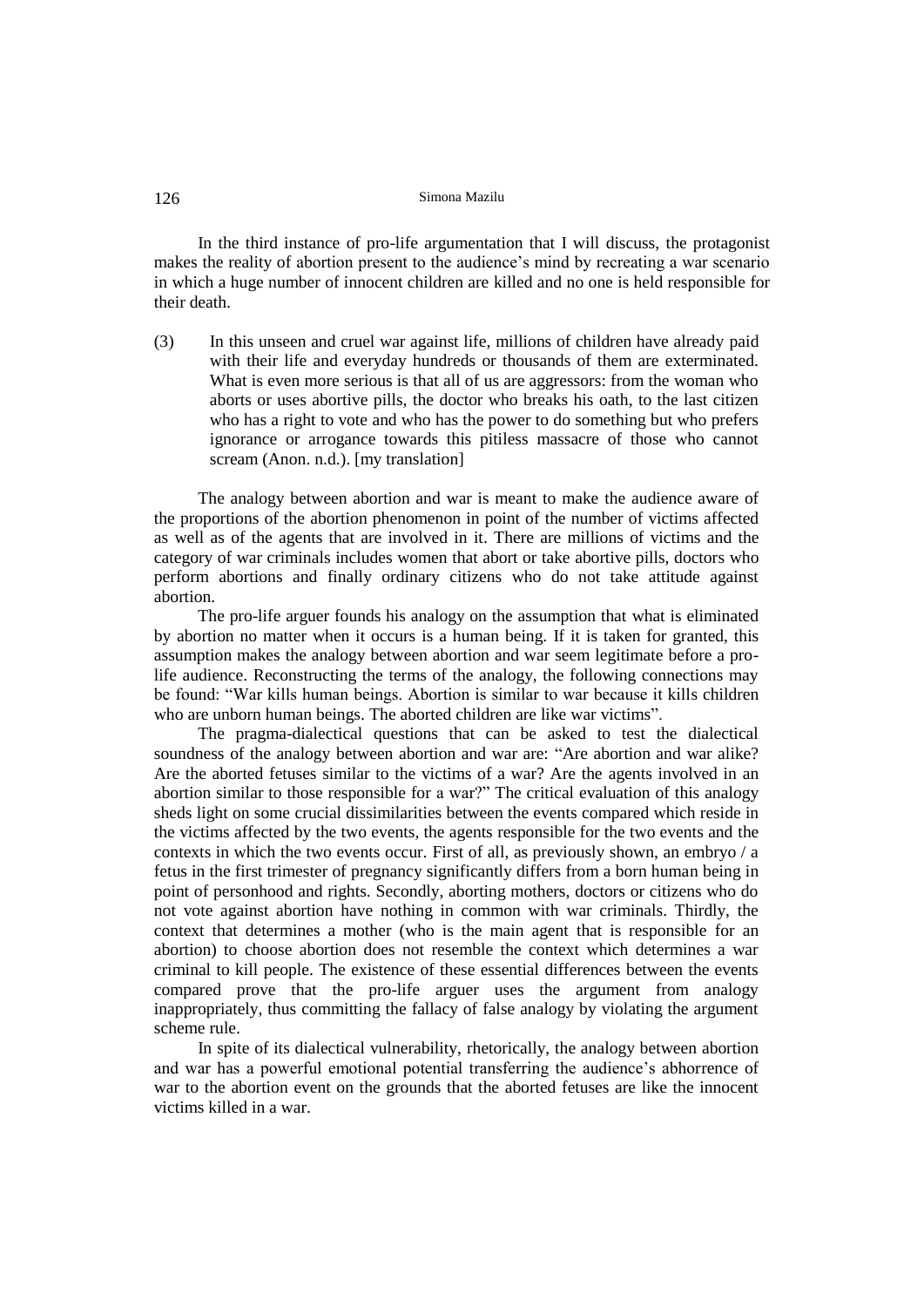The last excerpt I will deal with is part of an anti-abortion essay in which abortion is compared to the German holocaust, slavery and September 11, three different events which have been strongly disapproved of.

(4) Somehow, abortionists have become callused to the reality of their actions. […] They are like gas chamber operators during Hitler's holocaust. They are like slave traders who traded in human flesh during slavery. […] If there is any lesson to be learned from September 11, 2001, it is that we should value and protect innocent human life even if it is not our own. This lack of value was the direct cause of the terrorist acts. Think about it. The terrorists and those who directed them had no value for the lives of the flight attendants whose throats were slashed or the innocent secretaries who frantically tried to leave those buildings. This same lack of value for innocent human life is the direct cause of legalized abortion. (Bohannon n.d.)

The pro-life arguer in the present case aims to draw the audience's attention towards the agents responsible for an abortion that are strategically called "abortionists". The negatively connoted term "abortionist", which refers to someone who practices abortion illegally, covers all the categories of agents that participate in an abortion: aborting mothers, doctors and any other agents facilitating the practice of abortion. Interestingly, by foregrounding the resemblance between abortionists and gas chamber operators, slave traders or terrorists, the pro-life protagonist wants to suggest that the people responsible for the events compared are even more condemnable than the facts themselves. All three analogies are explicitly signaled in the text by the presence of the lexical indicators "like" and "same".

Reconstructing the terms of the analogies, the following relationships can be established: "Abortionists are insensitive to their actions the same way slave traders, gas chamber operators or September 11 terrorists were to their deeds. The aborted fetuses are innocent human beings like the victims of Hitler's holocaust, slaves or the victims of terrorists". It appears that all the agents directly responsible for these events have in common the lack of value for human life and all the victims are innocent human beings.

In order to evaluate these analogies in terms of dialectical soundness, the critical questions that may be asked are: "Does abortion really resemble Hitler's holocaust, slavery or September 11 terrorist attack? Are the various participants in an abortion similar to gas chamber operators, slave traders or terrorists? Are the aborted fetuses indeed comparable to the victims of Hitler's holocaust, of slavery or of September 11 terrorist attack? Or are there crucial differences between the events / entities compared?" Like in the case of the previously analyzed analogies, the moral status of the embryo / the fetus is the key element which makes abortion significantly differ from the events to which it is compared. It is doubtful whether a first trimester embryo / fetus shares with the victims of the German holocaust, slavery or terrorist attacks the status of a person. This aspect is essential for determining whether abortion is a criminal act and hence whether the agents involved in the performance of an abortion should be punished accordingly. The pro-life arguer omits relevant dissimilarities between the events compared in point of the status of the victims, the motivation and circumstances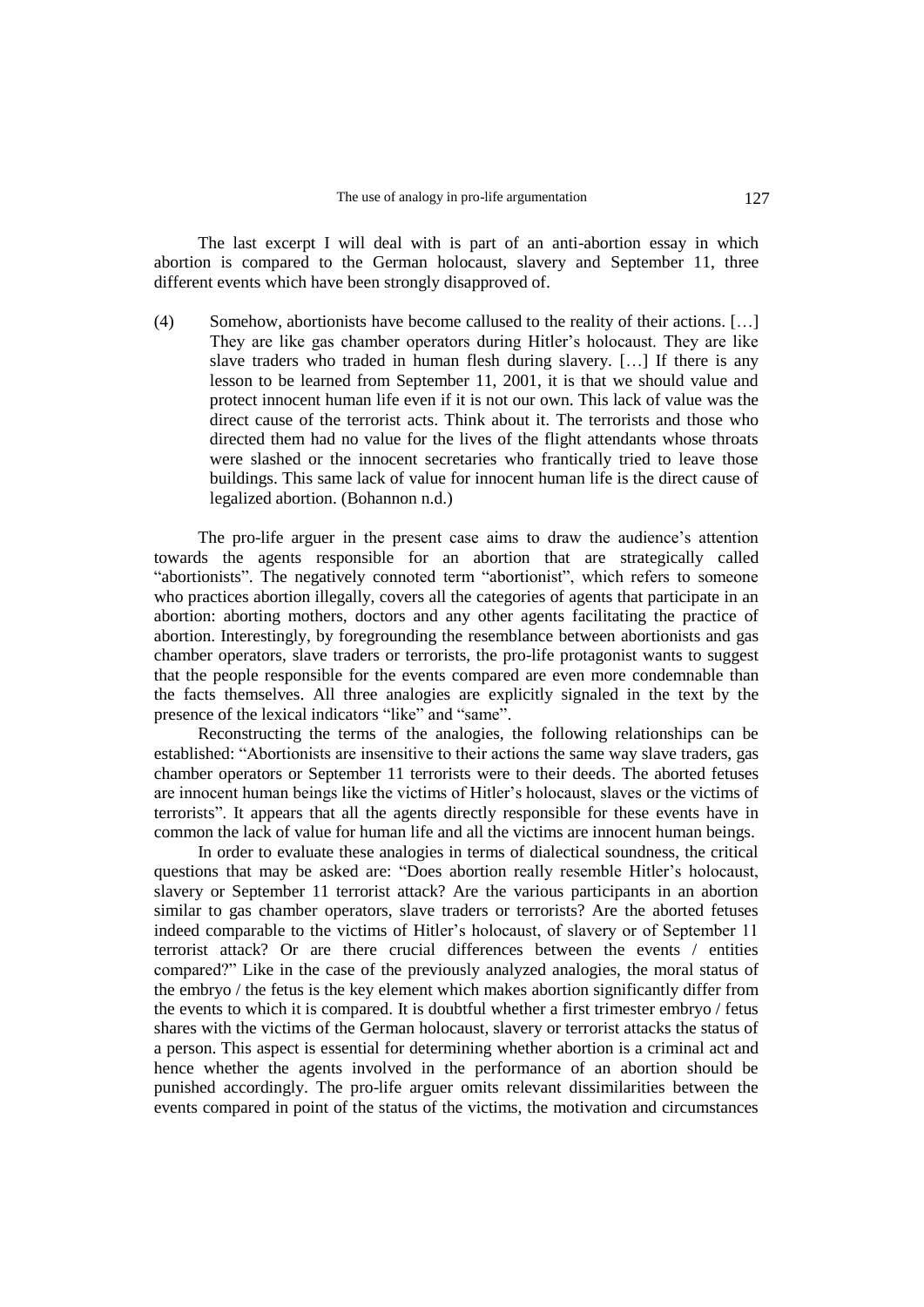128 Simona Mazilu

leading to the respective events and of the agents that may be held responsible. In my view, this is another case of the fallacy of false analogy that the pro-life protagonist commits by inappropriately using the argument from analogy.

Nevertheless, invoking events such as Hitler's holocaust, slavery or September 11 as terms of reference to support the moral impermissibility of abortion is a highly effective rhetorical move intended to make the audience place abortion within the same category of abhorrent criminal acts. Consequently, the negative feelings associated with the image of the gas chambers, slavery or terrorist attacks are transferred to abortion.

### **4. Conclusions**

In this paper I have tried to prove that the use of analogy in pro-life argumentation is part of pro-lifers' emotional appeal which is targeted at the third party audience. The analysis of various pro-life argumentative texts has shown that analogy is strategically employed to make the audience disapprove of abortion on the grounds that it is a situation similar to other events which stir feelings of disapprobation such as war, abuse, the German holocaust, slavery or terrorist attacks.

The application of the pragma-dialectical critical test for the soundness of analogy has revealed that, despite the apparent similarities between abortion and the events to which it is compared, there are essential differences which are not mentioned. Therefore, the use of analogy in the excerpts under analysis proves to be fallacious: rule 7 (the argument scheme rule) for a critical discussion has been violated, the fallacy of false analogy being committed (an argument scheme has been incorrectly applied).

I conclude that these analogies mainly have a rhetorical function and not a dialectical one, to operate what Micheli (2007: 960) calls "a transfer of emotional consensus" (p. 960) from one domain to another: the negative feelings evoked by events such as slavery, the German holocaust or September 11 are transferred to the domain of abortion.

#### **Primary sources**

Anon. n.d. Argument for Life, http: //www.avort.ro/argument/ php.

Bohannon, L. n.d. What About Abortion?. <http://www.abortionessay.com/files/essay2.html>.

- Iftimie, L. n.d. *Open Letter to Mrs Aurora Liiceanu, Psychologist*, http://www.provita.ro/index.php? option=com\_ content&view=article&id=108:scrisoare-deschisa-adresata-dnei-aurora-liiceanu-psiho log&catid=47:scrisori--proteste&Itemid=53.
- John Paul II. 1995. *The Gospel of Life / Evangelium Vitae. Encyclical Letter of the Value and Inviolability of Human Life.* <http://www.newadvent.org>.

#### **References**

Corbett, E. P. J. 1971. *Classical Rhetoric for the Modern Student*, 2<sup>nd</sup> edition. New York: Oxford University Press.

van Eemeren, F. H. and Grootendorst, R. 1992. *Argumentation, Communication, and Fallacies*. Hillsdale, NJ: Lawrence Erlbaum Associates.